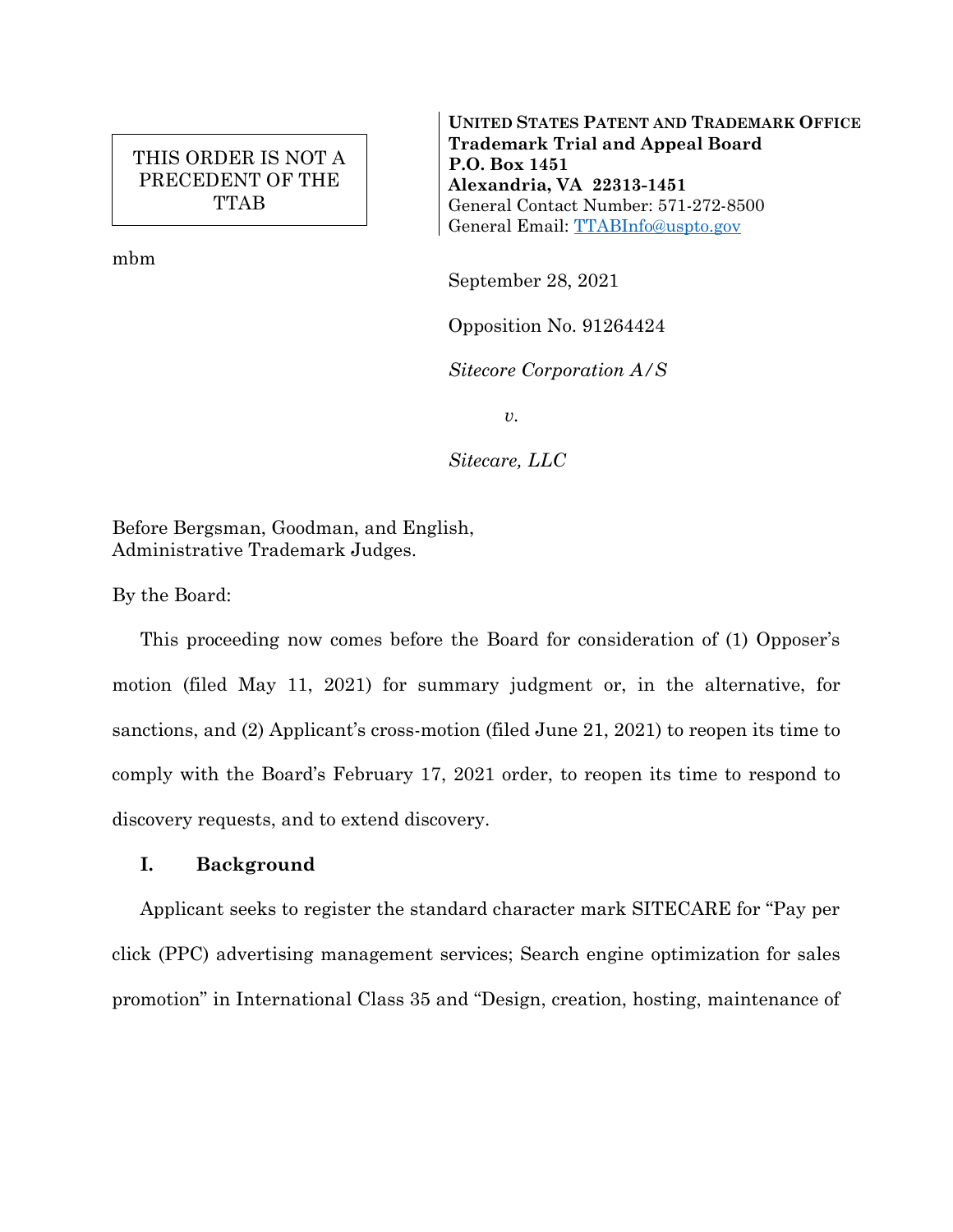$\overline{a}$ 

websites for others; Website design and development for others; Website design consultancy" in International Class 42.<sup>1</sup>

On August 26, 2020, Opposer filed a notice of opposition asserting likelihood of confusion under Section 2(d) of the Trademark Act, 15 U.S.C. § 1052(d), and an allegation of dilution. In support of its entitlement to a statutory cause of action and claim, Opposer pleads prior use of the mark SITECORE and a "family" of SITECORE marks, as well as ownership of eight registrations, including, for example, the following:



- Registration No. 2954856 for the mark  $SIECOIC$  for "Computer software for managing online content, computer software for editing and managing the information contained on the Internet, intranet and extranet sites, and computer software for development of Internet applications" in International Class 9;<sup>2</sup>
- Registration No. 4696859 for the standard character mark SITECORE for "Design and development of computer software for content management, commerce, multi-channel marketing and experience management; Technical support, namely, monitoring technological functions of computer network systems to report on social media, brand awareness, customer loyalty and related web monitoring activities; Technical support services, namely, 24/7 monitoring of network systems, servers and web and database applications and notification of related events and alerts; Providing a web site featuring temporary use of non-downloadable software allowing web site users to manage the experience of their customers and their marketing activities including optimization, analytics, commerce, message delivery via email, SMS, MMS and content management for web, mobile, print, and social experiences; Cloud computing featuring software for use in enabling

<sup>1</sup> Application Serial No. 88865956, filed April 9, 2020, pursuant to Section 1(a) of the Trademark Act, 15 U.S.C. § 1051(a).

<sup>2</sup> Issued May 24, 2005, pursuant to Section 1(a) of the Trademark Act, 15 U.S.C. § 1051(a). Renewed. The description of the mark is as follows: "The mark consists of the wording SITECORE and a circle, within which are three swatches of graduated size."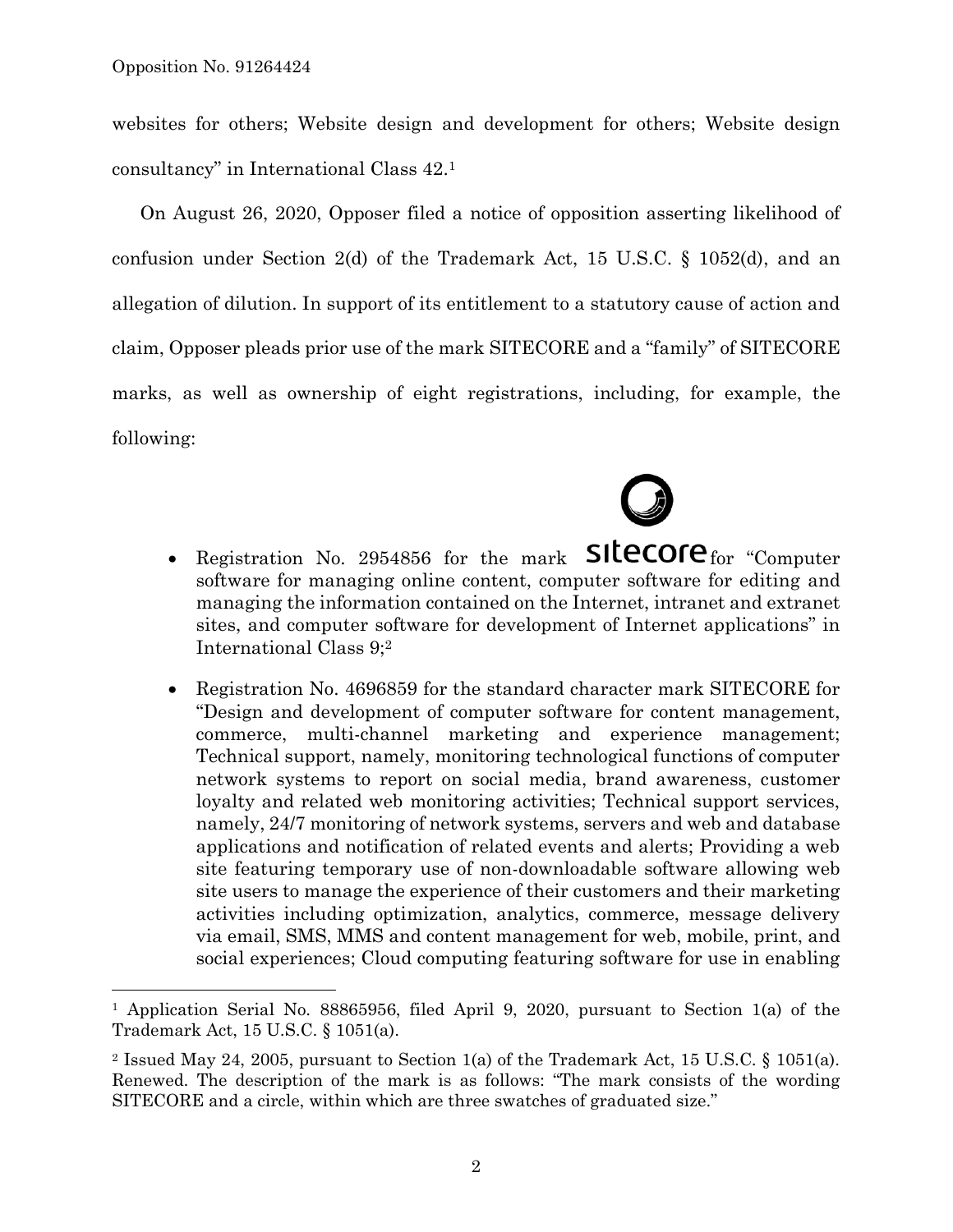web site users to manage the experience of their customers and their marketing activities including optimization, analytics, commerce, message delivery via email, SMS, MMS and content management for web, mobile, print, and social experiences; Computer software consultation regarding the end business objectives behind such software" in International Class  $42;3$  and

 Registration No. 6069858 for the standard character mark SITECORE EXPERIENCE MANAGER for "Design and development of computer software for content management, commerce, multi-channel marketing and experience management; Technical support, namely, monitoring technological functions of computer network systems to report on social media, brand awareness, customer loyalty and related web monitoring activities; Technical support services, namely, 24/7 monitoring of network systems, servers and web and database applications and notification of related events and alerts; Providing a web site featuring temporary use of non-downloadable software allowing web site users to manage the experience of their customers and their marketing activities including optimization, analytics, commerce, message delivery via email, SMS, MMS and content management for web, mobile, print, and social experiences; Cloud computing featuring software for use in enabling web site users to manage the experience of their customers and their marketing activities including optimization, analytics, commerce, message delivery via email, SMS, MMS and content management for web, mobile, print, and social experiences; Computer software consultation regarding the end business objectives behind such software; Design of computer machine and computer software for commercial analysis and reporting; Data automation and collection service using proprietary software to evaluate, analyze and collect service data" in International Class 41.<sup>4</sup>

In its October 5, 2020 answer, Applicant denied the salient allegations in the

notice of opposition.

l

<sup>3</sup> Issued March 3, 2015, pursuant to Section 1(a) of the Trademark Act, 15 U.S.C. § 1051(a).

<sup>4</sup> Issued June 2, 2020, pursuant to Section 1(a) of the Trademark Act, 15 U.S.C. § 1051(a). "MANAGER" is disclaimed.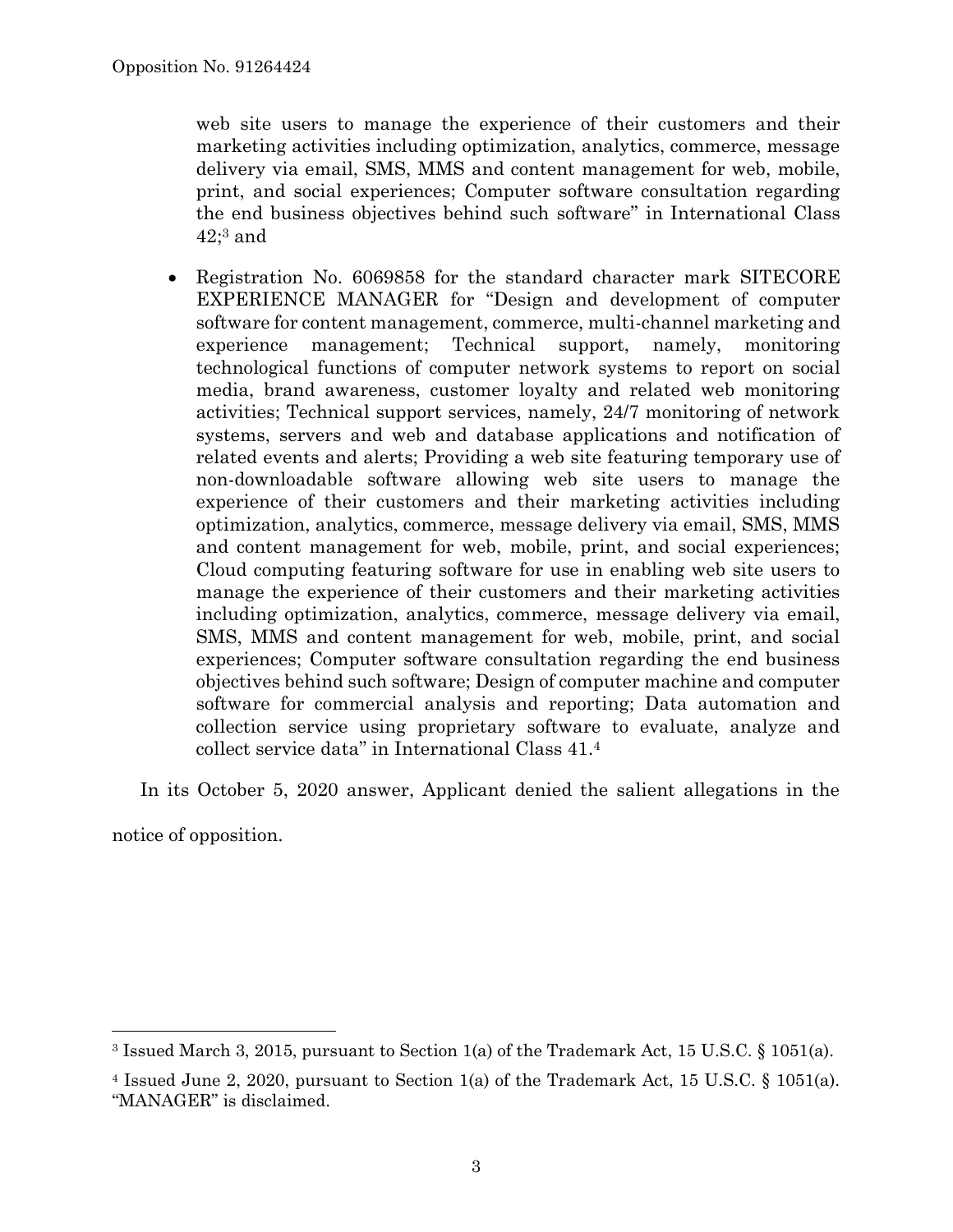On February 17, 2021, the Board granted Opposer's motion to compel Applicant's service of its initial disclosures as conceded and ordered Applicant to serve its initial disclosures within twenty days of the Board's order.<sup>5</sup>

On May 11, 2021, Opposer filed a motion for summary judgment on its pleaded claim of likelihood of confusion or, in the alternative, for sanctions for Applicant's failure to comply with the Board's February 17, 2021 order.

On June 21, 2021, Applicant filed a combined response to Opposer's motion for summary judgment and sanctions and a cross-motion to: (1) reopen its time to comply with the Board's February 17, 2021 order, (2) reopen its time to respond to Opposer's discovery requests, including requests for admission, and (3) extend discovery and all remaining dates.

#### **II. Review of Pleadings**

As an initial matter, in determining Opposer's motion for summary judgment, we have reviewed the pleadings in this proceeding. Opposer has sufficiently pleaded its entitlement to a statutory cause of action and its claim of likelihood of confusion based on its individual marks; however, Opposer has not sufficiently pleaded a claim of likelihood of confusion based on a family of marks.

To plead ownership of a family of marks, a plaintiff must allege: "(1) prior use of marks sharing a recognizable common characteristic; (2) that the common characteristic is distinctive (i.e., not descriptive or highly suggestive or so commonly used in the trade that it cannot function as the distinguishing feature of any party's

 $\overline{a}$ 

<sup>5</sup> 7 TTABVUE.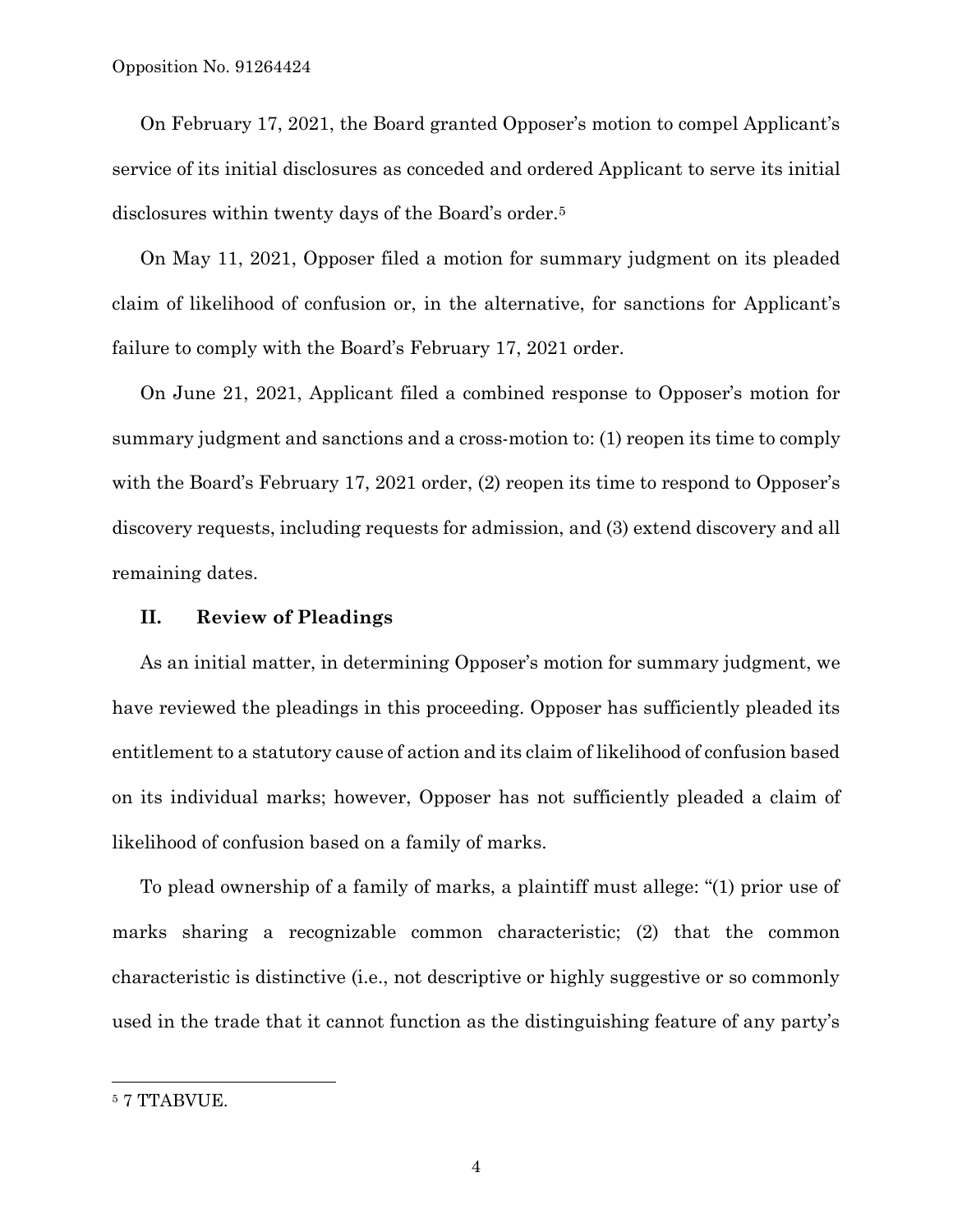mark); and (3) that prior to the defendant's first use (or constructive first use) of its involved mark, plaintiff's marks have been used and advertised in promotional material or in everyday sales activities in such a manner as to create common exposure and thereafter recognition among the purchasing public such that the common characteristic is itself indicative of a common origin of the goods or services." *Wise F&I, LLC v. Allstate Ins. Co.*, 120 USPQ2d 1103, 1109 (TTAB 2016).

Although not identified as a claim on the ESTTA cover sheet, the notice of opposition also contains an allegation that "Applicant's use of the SITECARE mark will dilute the goodwill and recognition developed by [Opposer]."<sup>6</sup> This allegation, standing alone, does not constitute a claim of dilution under Section 43(c) of the Trademark Act. *See Toro Co. v. ToroHead Inc.*, 61 USPQ2d 1164, 1174-75 (TTAB 2001) (dilution claim requires an allegation that the plaintiff's mark or marks were famous prior to the Applicant's first use or constructive first use of its mark). Inasmuch as there are no allegations supporting a dilution claim beyond the conclusory statement that Applicant's mark will dilute Opposer's marks, Opposer has not pleaded a claim of dilution.

In Applicant's answer, Applicant asserts three affirmative defenses. As its first "affirmative defense," Applicant pleads that there is no likelihood of confusion. This statement is not an affirmative defense, but is rather nothing more than a reiteration of Applicant's denial of Opposer's likelihood of confusion claim. The first affirmative defense is therefore stricken. *See Order of Sons of Italy in Am. v. Profumi Fratelli,* 36

 $\overline{a}$ 

<sup>6</sup> 1 TTABVUE 10, Notice of opposition ¶ 10.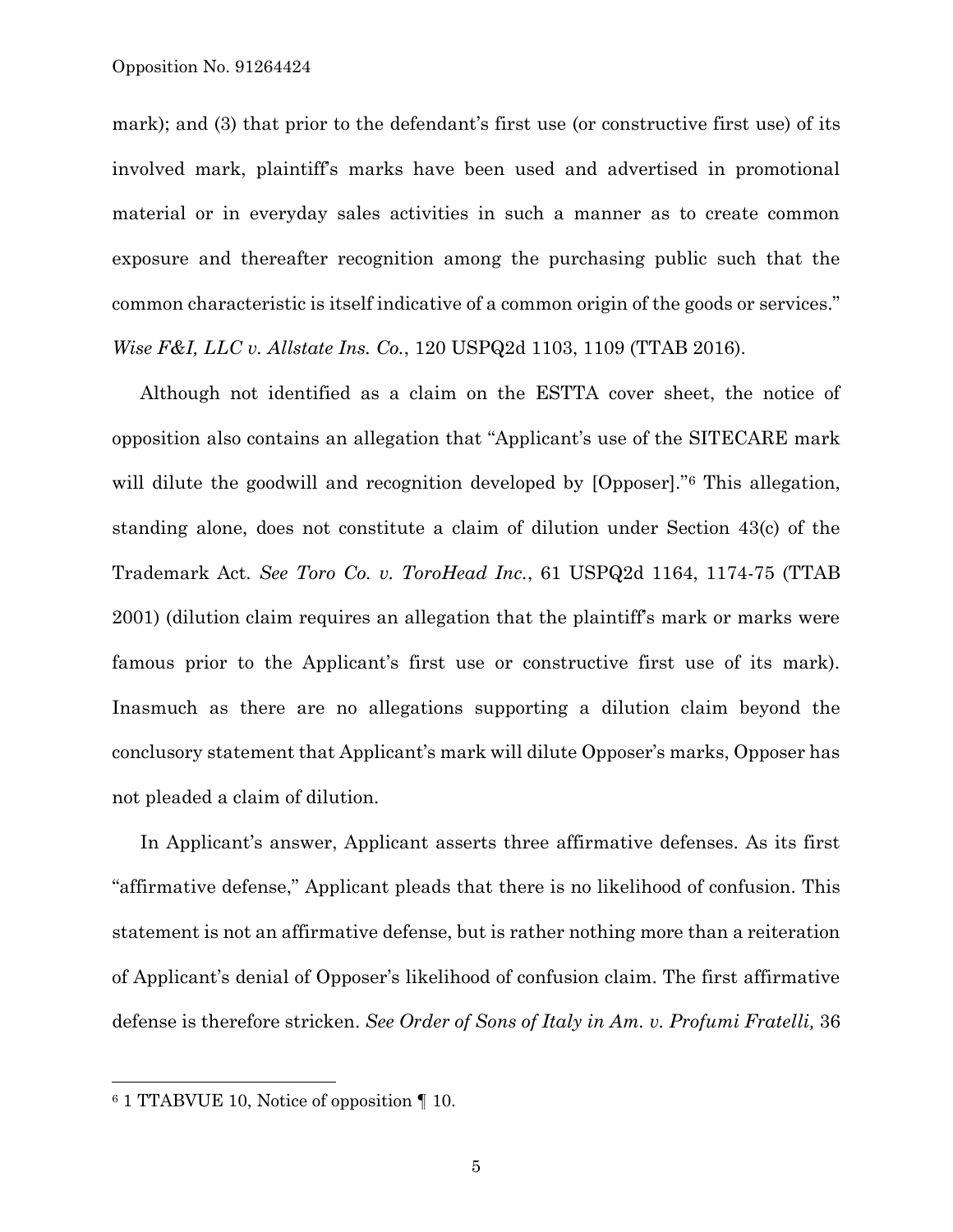l

USPQ2d 1221, 1223 (TTAB 1995) (striking defenses that consist of nothing more that reiteration of denial of claims).

As its second affirmative defense, Applicant pleads that Opposer's claims are barred by the doctrines of laches, estoppel, and/or acquiescence based on Applicant's predecessor-in-interest's use of the mark WP SITECARE. Generally, the equitable doctrines of laches, estoppel and acquiescence are unavailable in an opposition proceeding, because these defenses start to run from the time the mark is published for opposition, not from the time of knowledge of use. *See Nat'l Cable Television Ass'n Inc. v. Am. Cinema Editors Inc.*, 937 F.2d 1572, 19 USPQ2d 1424, 1432 (Fed. Cir. 1991) ("In an opposition or cancellation proceeding, the objection is to the rights which flow from registration of the mark."); *Panda Travel, Inc. v. Resort Option Enters., Inc.*, 94 USPQ2d 1789 (TTAB 2009) (laches begins to run from publication date and when an opposition is timely filed, there can be no laches defense based on opposer's knowledge of prior use). Here, Applicant's involved application was published for opposition on August 4, 2020. Opposer filed the opposition only three weeks later on August 26, 2020. Additionally, "acquiescence and estoppel require some affirmative act by opposer which led applicant to reasonably believe that opposer would not oppose applicant's registration of its mark." *DAK Indus. Inc. v. Daiichi Kosho Co. Ltd.,* 25 USPQ2d 1622, 1625 (TTAB 1993). Accordingly, the second affirmative defense is stricken. 7

<sup>7</sup> "[U]nder certain circumstances, a laches defense in an opposition may be based upon an opposer's failure to object to an applicant's earlier registration of substantially the same mark for substantially the same goods." *Brooklyn Brewery Corp. v. Brooklyn Brew Shop, LLC,* 2020 USPQ2d 10914, at \*8 (TTAB 2020) (citing *Aquion Partners L.P. v. Envirogard Prod. Ltd.*, 43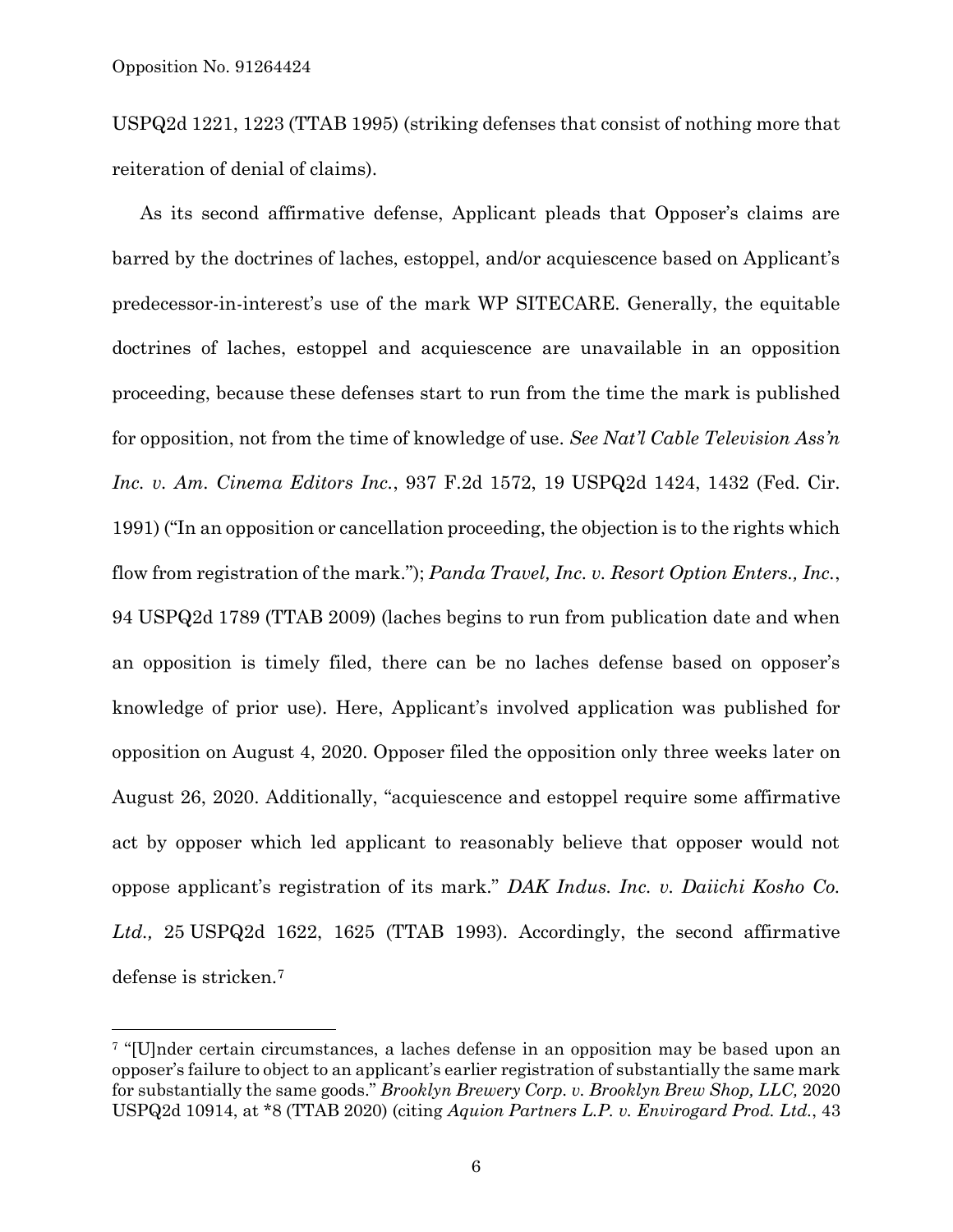Finally, as its third affirmative defense, Applicant pleads that Opposer's dilution claim must fail because its marks are not famous within the meaning of 15 U.S.C § 1125. As stated above, Opposer has not pleaded a claim of dilution. Accordingly, Applicant's third affirmative defense is inapplicable and is stricken.

# **III. Opposer's Motion for Summary Judgment or Sanctions and Applicant's Cross-Motion to Reopen and Extend**

Opposer seeks summary judgment on its claim of likelihood of confusion. Opposer relies, in part, on Applicant's deemed admissions to its First Set of Requests for Admission.<sup>8</sup> In the alternative, Opposer seeks sanctions against Applicant for its failure to serve initial disclosures by March 9, 2021 in compliance with the Board's February 17, 2021 order granting Opposer's motion to compel.<sup>9</sup>

In response, Applicant cross-moves to reopen its time to comply with the Board's February 17, 2021 order by serving its initial disclosures, to reopen its time to respond to all of Opposer's written discovery requests, including Opposer's requests for admission, and to extend discovery. 10

 $\overline{a}$ 

USPQ2d 1371, 1373 (TTAB 1997)). In its response to the summary judgment motion, Applicant asserts that its predecessor-in-interest obtained a registration for the mark WP SITE CARE. 14 TTABVUE 3, 18-61. Applicant's assertions in its brief do not form part of the pleading, however. Additionally, to the extent Applicant intended to plead a prior registration defense, Applicant must allege that the prior registration is for substantially the same mark for substantially the same goods or services.

<sup>8</sup> 8 TTABVUE 7-8.

<sup>9</sup> *Id.* at 9.

<sup>10</sup> 14 TTABVUE. When a party files an unconsented motion to extend the discovery period or pretrial disclosures and testimony periods, it is preferable that the motion request that the new period or periods be set to run from the date of the Board's decision on the motion. *See*  TBMP § 509.02.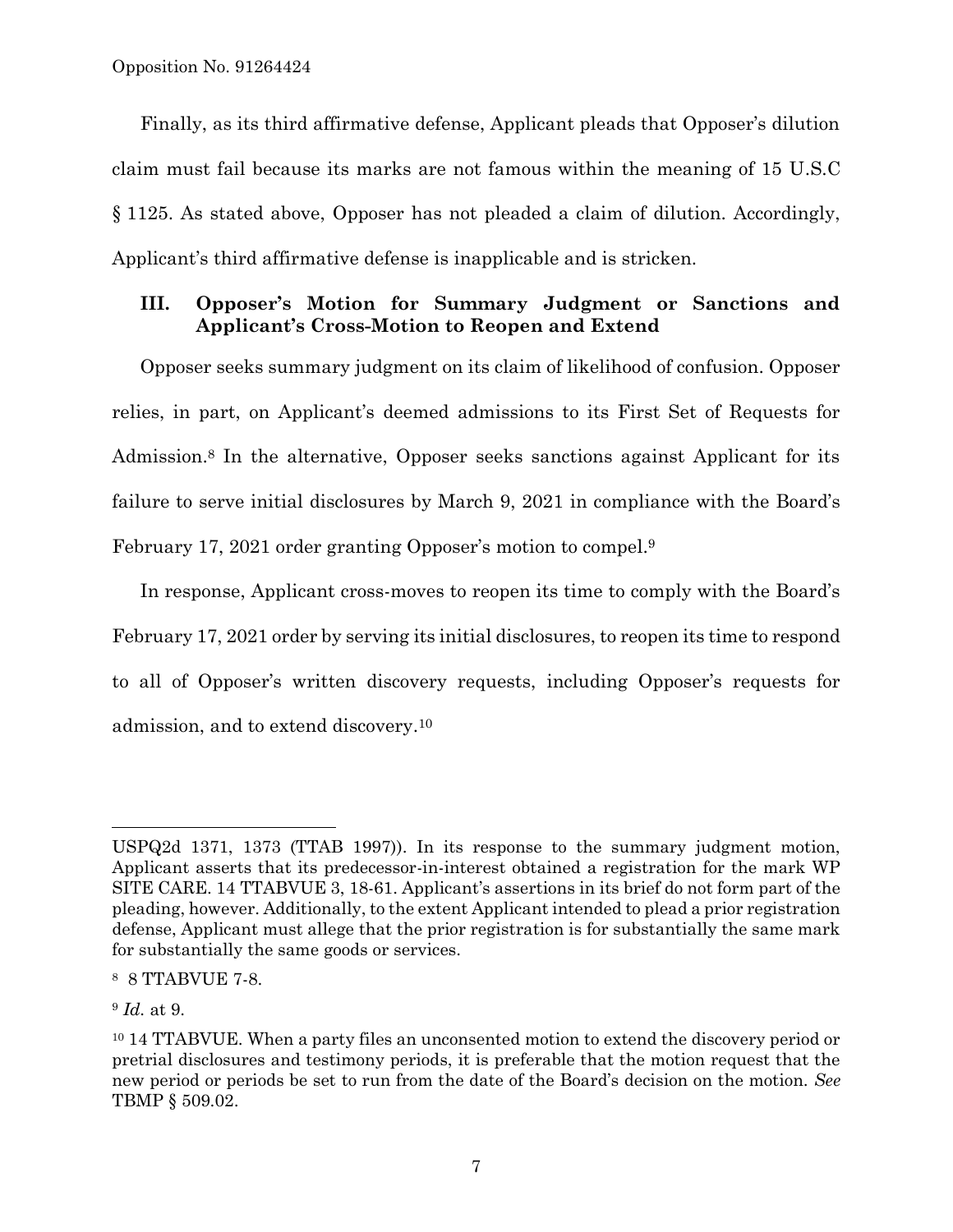l

Opposer did not file a response to Applicant's cross-motion to reopen and extend. Accordingly, Applicant's cross-motion to reopen and extend is **granted** as conceded.<sup>11</sup> *See* Trademark Rule 2.127(a). Applicant is allowed until **thirty days** from the date of this order to serve its initial disclosures and responses to Opposer's discovery requests. In view thereof, Opposer's alternative motion for sanctions based on Applicant's failure to comply with the Board's February 17, 2021 order is **denied as moot**.

### **A. Opposer's Motion for Summary Judgment**

We turn next to Opposer's motion for summary judgment on its likelihood of confusion claim. Summary judgment is an appropriate method of disposing of cases in which there are no genuine disputes as to material facts, thus allowing resolution as a matter of law. *See* Fed. R. Civ. P. 56(a). A party moving for summary judgment has the burden of demonstrating the absence of any genuine dispute as to a material fact, and that it is entitled to judgment as a matter of law. Fed. R. Civ. P. 56(c). *See also Celotex Corp. v. Catrett*, 477 U.S. 317, 323 (1986); *Sweats Fashions, Inc. v. Pannill Knitting Co. Inc.*, 833 F.2d 1560, 4 USPQ2d 1793, 1796 (Fed. Cir. 1987). A factual dispute is genuine if, on the evidence of record, a reasonable fact finder could resolve the matter in favor of the nonmoving party. *See Opryland USA Inc v. Great Am. Music Show Inc.*, 970 F.2d 847, 23 USPQ2d 1471 (Fed. Cir. 1992); *Olde Tyme Foods Inc v. Roundy's Inc.*, 961 F.2d 200, 22 USPQ2d 1542 (Fed. Cir. 1992).

<sup>&</sup>lt;sup>11</sup> In view thereof, we need not and do not consider Applicant's alternative motion to amend and withdraw its deemed admissions.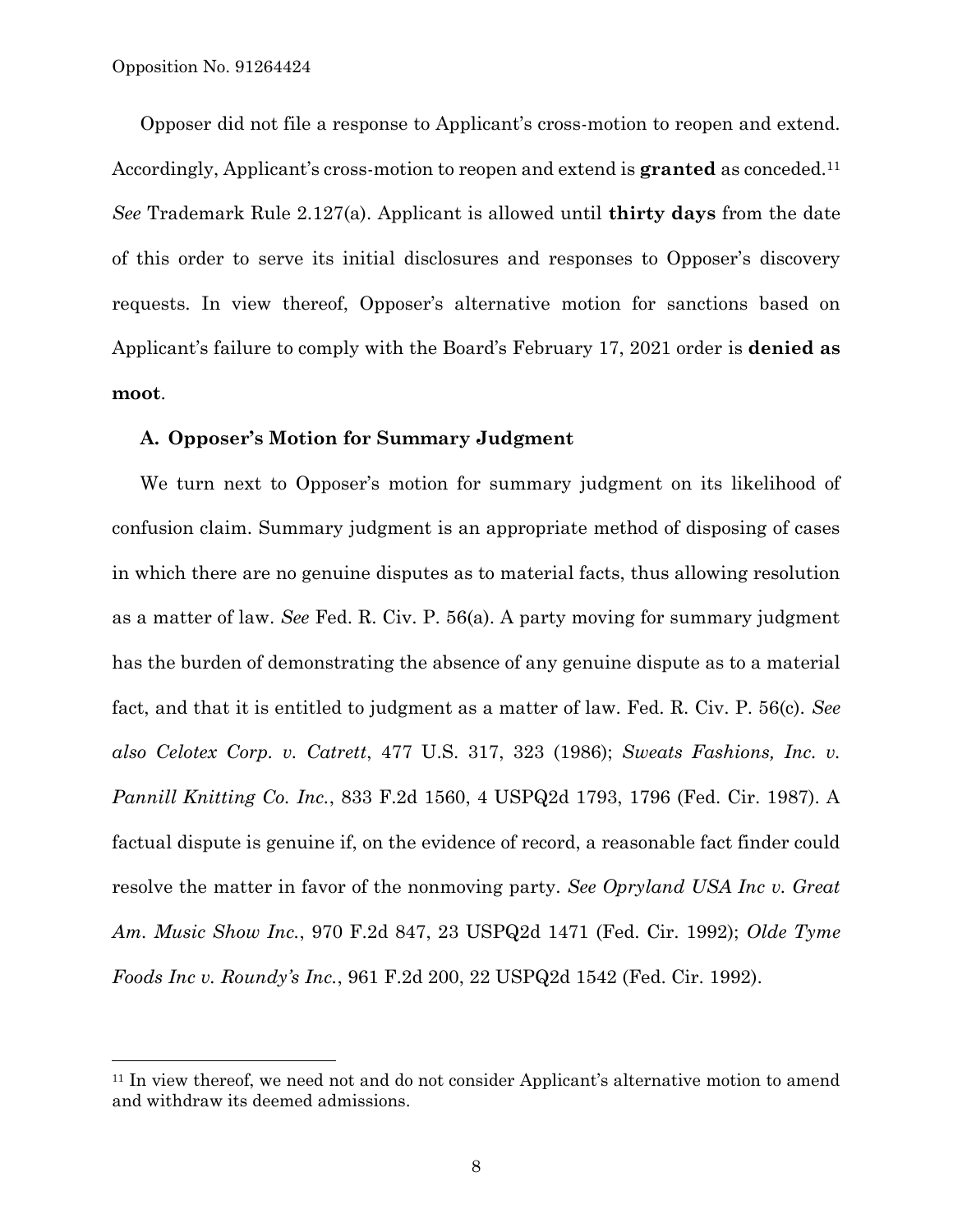Opposition No. 91264424

l

The evidence of record on summary judgment must be viewed in the light most favorable to the nonmoving party, and all justifiable inferences must be drawn from the undisputed facts in favor of the nonmoving party. *See Lloyd's Food Prods. Inc. v. Eli's Inc.*, 987 F.2d 766, 25 USPQ2d 2027 (Fed. Cir. 1993); *Opryland USA*, 23 USPQ2d at 1472; *Bad Boys Bail Bonds, Inc. v. Yowell,* 115 USPQ2d 1925, 1929 (TTAB 2015).

To prevail on its claim of likelihood of confusion, Opposer must establish that there is no genuine dispute of material fact that it has entitlement to a statutory cause of action, that it has priority of use, and that contemporaneous use of the parties' marks on their respective goods and services would be likely to cause confusion, mistake, or to deceive consumers. *See* 15 U.S.C. § 1052(d); *Hornblower & Weeks*, 60 USPQ2d 1733, 1735 (TTAB 2001).

For purposes of the summary judgment motion only, we find that there is no genuine dispute of material fact with respect to Opposer's entitlement to a statutory cause of action by virtue of Opposer's submission of copies of information from the USPTO's Trademark Status & Document Retrieval (TSDR) electronic database records showing the current status and title of its pleaded registrations. <sup>12</sup> *See Cunningham v. Laser Golf Corp*., 222 F.3d 943, 55 USPQ2d 1842, 1844 (Fed. Cir. 2000); *Lipton Indus., Inc. v. Ralston Purina Co*., 670 F.2d 1024, 213 USPQ 185, 189

<sup>&</sup>lt;sup>12</sup> Opposer is required to maintain its entitlement to a statutory cause of action throughout this proceeding and affirmatively prove its entitlement at trial. *See Lipton [Ind., Inc. v.](https://advance.lexis.com/search/?pdmfid=1000516&crid=f8efc742-ab78-4933-913f-4b89759df07f&pdsearchdisplaytext=Lipton+Industries%2C+Inc.+v.+Ralston+Purina+Co.%2C+670+F.2d+1024%2C+213+USPQ+185%2C+189+(CCPA+1982)&pdcustomsearchcontext=%2Fshared%2Fcontentstore%2Fadministrative-materials&pdcustomfilter=custom%3APHg6cSB2ZXJzaW9uPSIxIiB4bWxuczp4PSJodHRwOi8vc2VydmljZXMubGV4aXNuZXhpcy5jb20vc2hhcmVkL3htbHNjaGVtYS9zZWFyY2hyZXF1ZXN0LzEvIj48eDphbmQtcXVlcnk%2BPHg6b3ItcXVlcnk%2BPHg6cGhyYXNlLXF1ZXJ5IGZpZWxkPSJjaXRlZGVmIiBleGFjdE1hdGNoPSJ0cnVlIiBxdW90ZWQ9InRydWUiIGV4YWN0U3RyaW5nTWF0Y2g9InRydWUiPiM2NzAjMyMwMDAyMTMjMDAwMTg1IzwveDpwaHJhc2UtcXVlcnk%2BPC94Om9yLXF1ZXJ5Pjx4Om5vdC1xdWVyeT48eDpwaHJhc2UtcXVlcnkgZmllbGQ9InBpZCIgZXhhY3RNYXRjaD0idHJ1ZSIgcXVvdGVkPSJ0cnVlIiBleGFjdFN0cmluZ01hdGNoPSJ0cnVlIj51cm46Y29udGVudEl0ZW06NTEzWS00RjMwLTAxS1ItQjRSRy0wMDAwMC0wMDwveDpwaHJhc2UtcXVlcnk%2BPC94Om5vdC1xdWVyeT48L3g6YW5kLXF1ZXJ5PjwveDpxPg&pdtypeofsearch=tablecase&ecomp=73h9k&prid=0deb1c55-ff78-4632-8c3b-11b9c723c0d8)  Ralston Purina Co.,* [670 F.2d 1024, 213 USPQ 185, 189 \(CCPA 1982\);](https://advance.lexis.com/search/?pdmfid=1000516&crid=f8efc742-ab78-4933-913f-4b89759df07f&pdsearchdisplaytext=Lipton+Industries%2C+Inc.+v.+Ralston+Purina+Co.%2C+670+F.2d+1024%2C+213+USPQ+185%2C+189+(CCPA+1982)&pdcustomsearchcontext=%2Fshared%2Fcontentstore%2Fadministrative-materials&pdcustomfilter=custom%3APHg6cSB2ZXJzaW9uPSIxIiB4bWxuczp4PSJodHRwOi8vc2VydmljZXMubGV4aXNuZXhpcy5jb20vc2hhcmVkL3htbHNjaGVtYS9zZWFyY2hyZXF1ZXN0LzEvIj48eDphbmQtcXVlcnk%2BPHg6b3ItcXVlcnk%2BPHg6cGhyYXNlLXF1ZXJ5IGZpZWxkPSJjaXRlZGVmIiBleGFjdE1hdGNoPSJ0cnVlIiBxdW90ZWQ9InRydWUiIGV4YWN0U3RyaW5nTWF0Y2g9InRydWUiPiM2NzAjMyMwMDAyMTMjMDAwMTg1IzwveDpwaHJhc2UtcXVlcnk%2BPC94Om9yLXF1ZXJ5Pjx4Om5vdC1xdWVyeT48eDpwaHJhc2UtcXVlcnkgZmllbGQ9InBpZCIgZXhhY3RNYXRjaD0idHJ1ZSIgcXVvdGVkPSJ0cnVlIiBleGFjdFN0cmluZ01hdGNoPSJ0cnVlIj51cm46Y29udGVudEl0ZW06NTEzWS00RjMwLTAxS1ItQjRSRy0wMDAwMC0wMDwveDpwaHJhc2UtcXVlcnk%2BPC94Om5vdC1xdWVyeT48L3g6YW5kLXF1ZXJ5PjwveDpxPg&pdtypeofsearch=tablecase&ecomp=73h9k&prid=0deb1c55-ff78-4632-8c3b-11b9c723c0d8) *Apollo Med. Extrusion Techs., Inc. v. Med. Extrusion Techs., Inc.*, 123 USPQ2d 1844, 1848 (TTAB 2017).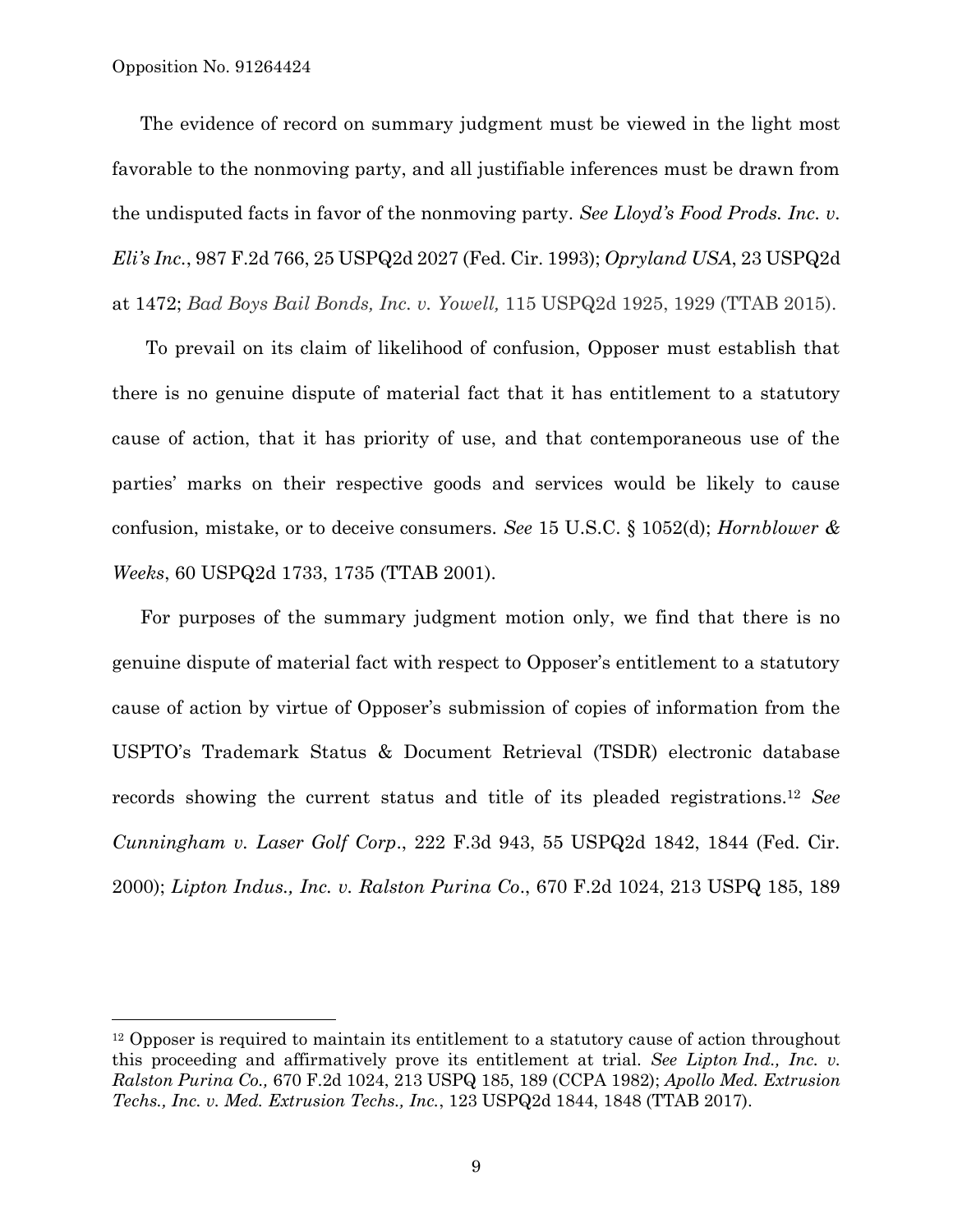(CCPA 1982); *Edwards Lifesciences Corp. v. VigiLanz Corp.*, 94 USPQ2d 1399, 1407- 08 (TTAB 2010).

Opposer has also established its priority by submitting copies of its pleaded registrations showing that the registrations are valid and subsisting and owned by Opposer. *See King Candy Co. v. Eunice King's Kitchen, Inc.*, 496 F.2d 1400, 182 USPQ 108, 110 (CCPA 1974); *see also* TBMP § 309.03(c)(2) and authorities cited therein. Accordingly, for purposes of this motion only, there is no genuine dispute of material fact as to Opposer's priority.

In determining the issue of likelihood of confusion and whether there is any genuine dispute of material fact, we consider all of the *du Pont* factors that are relevant under the circumstances and for which there is evidence of record. *See In re E.I. du Pont de Nemours & Co.*, 476 F.2d 1357, 177 USPQ 563, 567 (CCPA 1973). Two key factors in determining likelihood of confusion are the degree of similarity of the parties' respective marks and the degree of similarity in their respective goods and services. *See Federated Foods, Inc. v. Fort Howard Paper Co.*, 544 F.2d 1098, 192 USPQ 24, 29 (CCPA 1976) ("The fundamental inquiry mandated by § 2(d) goes to the cumulative effect of differences in the essential characteristics of the goods and the differences in the marks.").

In its motion for summary judgment, Opposer relies, in part, on Applicant's deemed admissions to establish its likelihood of confusion claim. Inasmuch as we have granted Applicant's motion to reopen its time to serve responses to the requests for admission, we have given the requests for admission no consideration. Opposer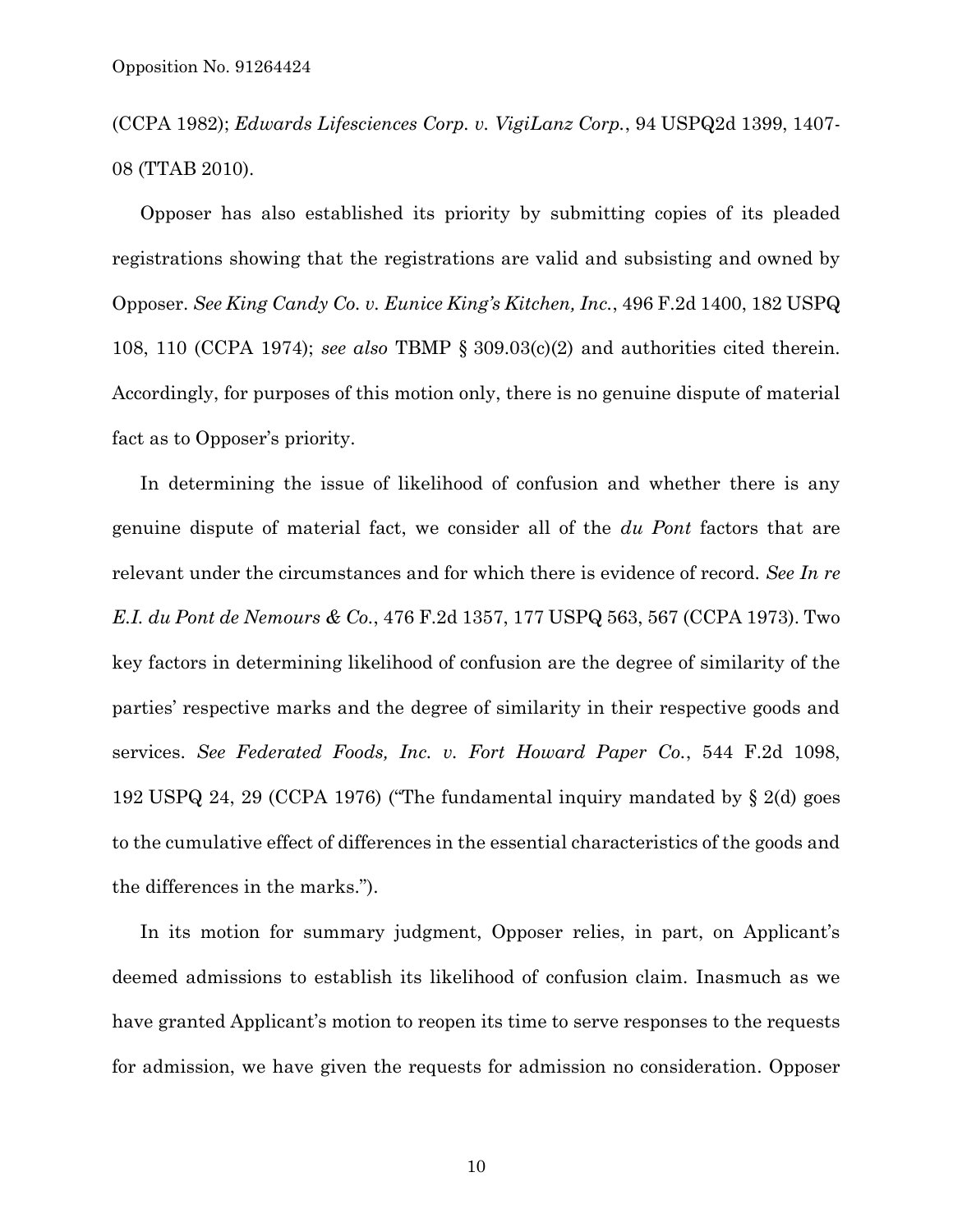l

also contends that the parties' respective marks are similar and that Applicant's identified services are competitive with those of Opposer.<sup>13</sup>

In response, Applicant argues SITE-formative marks are commonly used in connection with web design related services and that Opposer's pleaded marks are therefore weak.<sup>14</sup>

Upon careful consideration of the parties' arguments and evidence, and drawing all reasonable inferences in favor of Applicant as the nonmoving party, we find that Opposer has failed to meet its burden of establishing that there is no genuine dispute of material fact with respect to its claim of likelihood of confusion. At a minimum, a genuine dispute of material fact remains as to whether the parties' respective marks convey a similar meaning or commercial impression, the relatedness of the parties' respective services, and the strength of Opposer's pleaded marks. 15

In view of the foregoing, Opposer's motion for summary judgment is **denied**.

<sup>13</sup> 8 TTABVUE 8, 13. In support of its argument that the services are "competitive," Opposer references a website purportedly owned by Applicant; however, Opposer did not attach a copy of the website.

<sup>14</sup> 14 TTABVUE 13-14 and 80-135 (attaching TSDR records for third-party registrations).

<sup>&</sup>lt;sup>15</sup> The fact that we have identified certain genuine disputes of material fact as a sufficient basis for denying Opposer's summary judgment motion should not be construed as a finding that such disputes are necessarily the only disputes that remain for trial. Additionally, the parties should note that the evidence submitted in connection with a motion for summary judgment or opposition thereto is of record only for consideration of that motion. Any such evidence to be considered at final hearing must be properly introduced in evidence during the appropriate trial period. *See Levi Strauss & Co. v. R. Joseph Sportswear Inc.*, 28 USPQ2d 1464 (TTAB 1993); *Pet Inc. v. Bassetti*, 219 USPQ 911 (TTAB 1983). The parties may, however, stipulate that any or all of the summary judgment evidence be treated as properly of record for purposes of final decision. *See, e.g*., *Micro Motion Inc. v. Danfoss A/S*, 49 USPQ2d 1628, 1629 n.2 (TTAB 1998).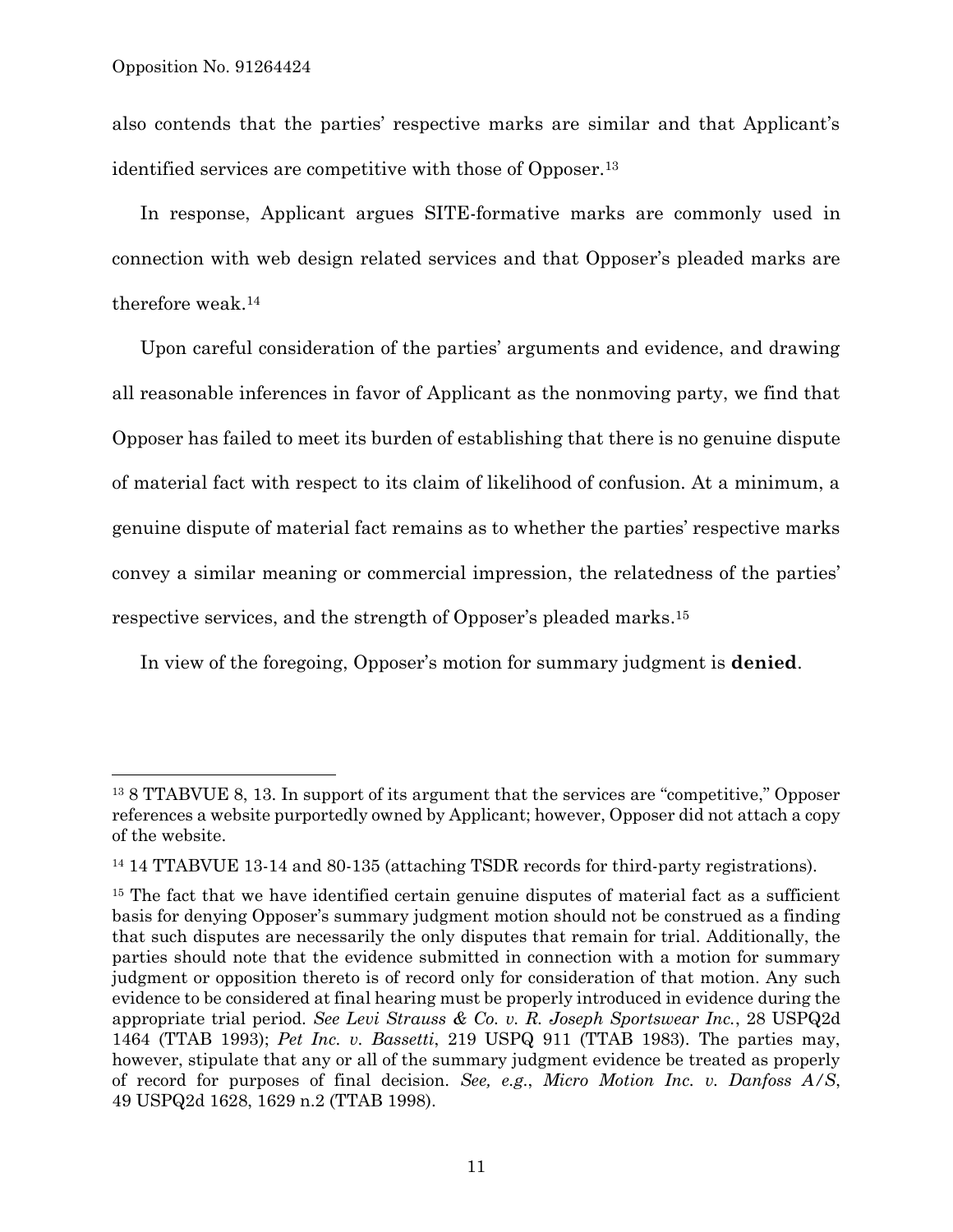## **IV. Schedule**

Proceedings are resumed. Opposer is allowed until **twenty days** from the date of this order to file and serve an amended notice of opposition that properly pleads a claim of likelihood of confusion based on a family of marks, if justified and appropriate, failing which, the claim of likelihood of confusion based on a family of marks will be dismissed with prejudice and given no further consideration.

Applicant is allowed until **twenty days** from the date of service of the amended notice of opposition to file and serve an answer to the amended notice of opposition, if any.

In addition, as noted, Applicant is allowed until **thirty days** from the date of this order to serve its initial disclosures and responses to Opposer's discovery requests.

| <b>Expert Disclosures Due</b>           | 11/7/2021  |
|-----------------------------------------|------------|
| Discovery Closes                        | 12/7/2021  |
| Plaintiff's Pretrial Disclosures Due    | 1/21/2022  |
| Plaintiff's 30-day Trial Period Ends    | 3/7/2022   |
| Defendant's Pretrial Disclosures Due    | 3/22/2022  |
| Defendant's 30-day Trial Period Ends    | 5/6/2022   |
| Plaintiff's Rebuttal Disclosures Due    | 5/21/2022  |
| Plaintiff's 15-day Rebuttal Period Ends | 6/20/2022  |
| Plaintiff's Opening Brief Due           | 8/19/2022  |
| Defendant's Brief Due                   | 9/18/2022  |
| Plaintiff's Reply Brief Due             | 10/3/2022  |
| Request for Oral Hearing (optional) Due | 10/13/2022 |

Remaining dates are reset as follows:

Generally, the Federal Rules of Evidence apply to Board trials. Trial testimony is taken and introduced out of the presence of the Board during the assigned testimony periods. The parties may stipulate to a wide variety of matters, and many requirements relevant to the trial phase of Board proceedings are set forth in